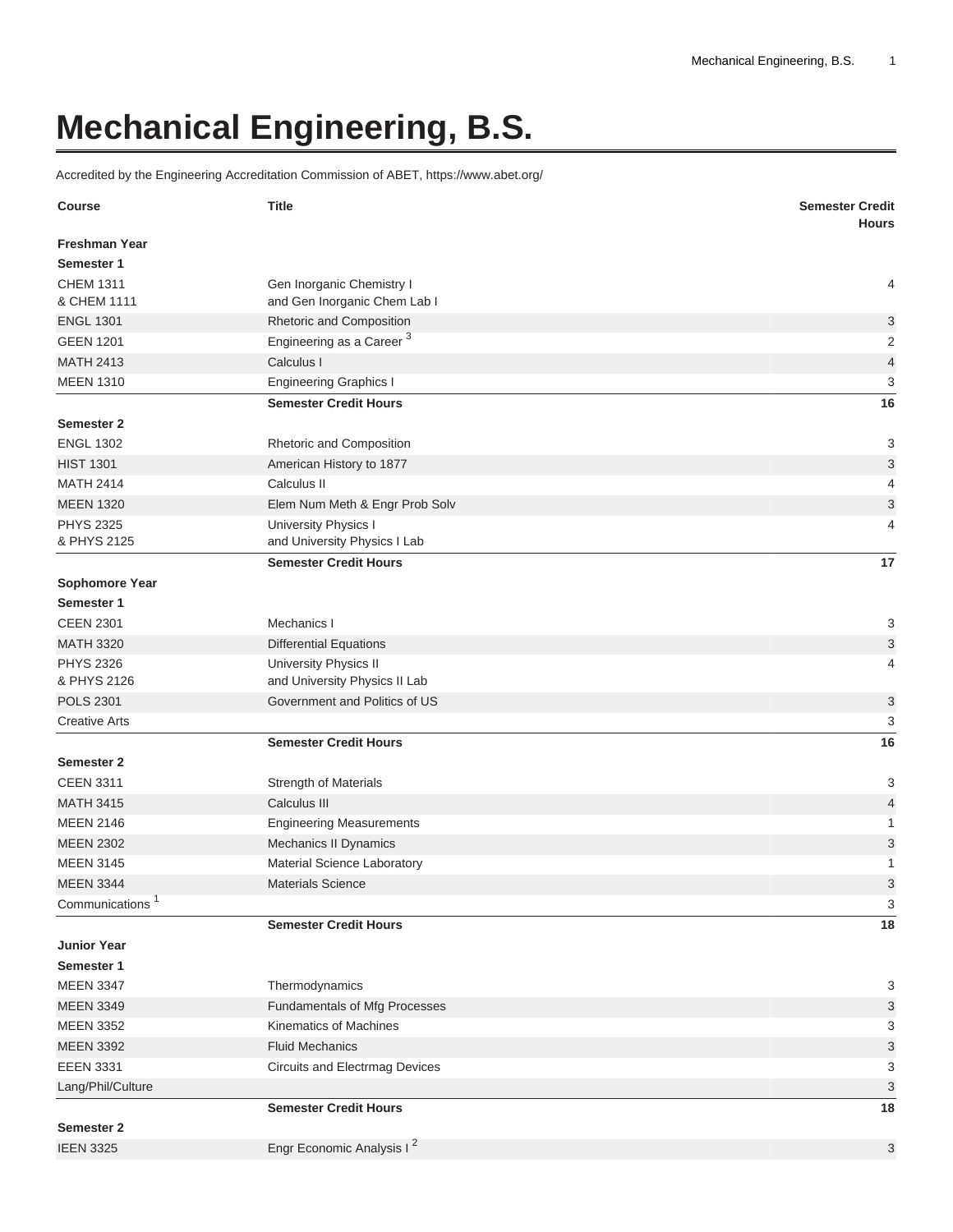|                             | <b>Total Credit Hours Required:</b>                    | 132            |
|-----------------------------|--------------------------------------------------------|----------------|
|                             | <b>Semester Credit Hours</b>                           | 14             |
| MATH Elective (p. 3)        |                                                        | 3              |
| Engineering Elective (p. 2) |                                                        | 3              |
| Engineering Elective (p. 2) |                                                        | 3              |
| Social/Behavioral           |                                                        | 3              |
| <b>MEEN 4264</b>            | Mech Eng Design Projects II                            | 2              |
| Semester 2                  |                                                        |                |
|                             | <b>Semester Credit Hours</b>                           | 15             |
| Engineering Elective (p. 2) |                                                        | 3              |
| <b>POLS 2302</b>            | Government and Politics of TX                          | 3              |
| <b>MEEN 4351</b>            | Machine Design II                                      | 3              |
| <b>MEEN 4344</b>            | Control of Systems                                     | 3              |
| <b>MEEN 4263</b>            | Mech Engr Design Proj I (WI)                           | $\overline{2}$ |
| <b>MEEN 4131</b>            | Mechanical Engineering Lab                             | $\mathbf{1}$   |
| Semester 1                  |                                                        |                |
| <b>Senior Year</b>          |                                                        |                |
| <b>MEEN 4341</b>            | Appl of Thermodynamics<br><b>Semester Credit Hours</b> | 3<br>18        |
| <b>MEEN 3360</b>            | Engineering Design & Sim                               | 3              |
| <b>MEEN 3350</b>            | Machine Design I                                       | 3              |
| <b>MEEN 3348</b>            | <b>Heat Transfer</b>                                   | 3              |
| <b>HIST 1302</b>            | American History since 1877                            | 3              |
|                             |                                                        |                |

A grade of "C" or better is required in any science, engineering, or mathematics course required for the Mechanical Engineering degree or for any other course that is a prerequisite to a required course. Any course assigned a grade below a "C" must be repeated before enrolling in any course for which it is a prerequisite.

1 ENGL 2374 or COMS 2374 is required unless otherwise approved by adviser and department chair.

2 CEEN 3317 can be taken instead if IEEN 3325 has a time conflict or is not available.

3 Pre-Engineering Students and Alternate Pre-Engineering students are required to take UNIV 1201 instead of GEEN 1201.

## <span id="page-1-0"></span>**Engineering Electives**

| Code             | <b>Title</b>                          | <b>Semester</b><br><b>Credit</b><br><b>Hours</b> |
|------------------|---------------------------------------|--------------------------------------------------|
| <b>MEEN 3398</b> | Comp App in Nuclear Engr              | 3                                                |
| <b>MEEN 4301</b> | Design of Aerospace Structures        | 3                                                |
| <b>MEEN 4303</b> | Aerodynamics                          | 3                                                |
| <b>MEEN 4305</b> | Aerospace Flight Dynamics             | 3                                                |
| <b>MEEN 4307</b> | Aerospace Systems Design              | 3                                                |
| <b>MEEN 4317</b> | <b>Internal Combustion Engines</b>    | 3                                                |
| <b>MEEN 4335</b> | <b>Special Problems</b>               | $1 - 3$                                          |
| <b>MEEN 4336</b> | <b>Selected Topics</b>                | $1 - 3$                                          |
| <b>MEEN 4343</b> | Dynamics of Systems                   | 3                                                |
| <b>MEEN 4345</b> | <b>Engineering Vibrations</b>         | 3                                                |
| <b>MEEN 4346</b> | Computatnl Methods in Mech Eng        | 3                                                |
| <b>MEEN 4347</b> | <b>Hydraulics of Pipeline Systems</b> | 3                                                |
| <b>MEEN 4348</b> | Gas Dynamics                          | 3                                                |
| <b>MEEN 4349</b> | Air Conditioning                      | 3                                                |
| <b>MEEN 4352</b> | Design of Turbomachinery              | 3                                                |
| <b>MEEN 4354</b> | Intro to Finite Elem Method           | 3                                                |
| <b>MEEN 4355</b> | Robotics I                            | 3                                                |